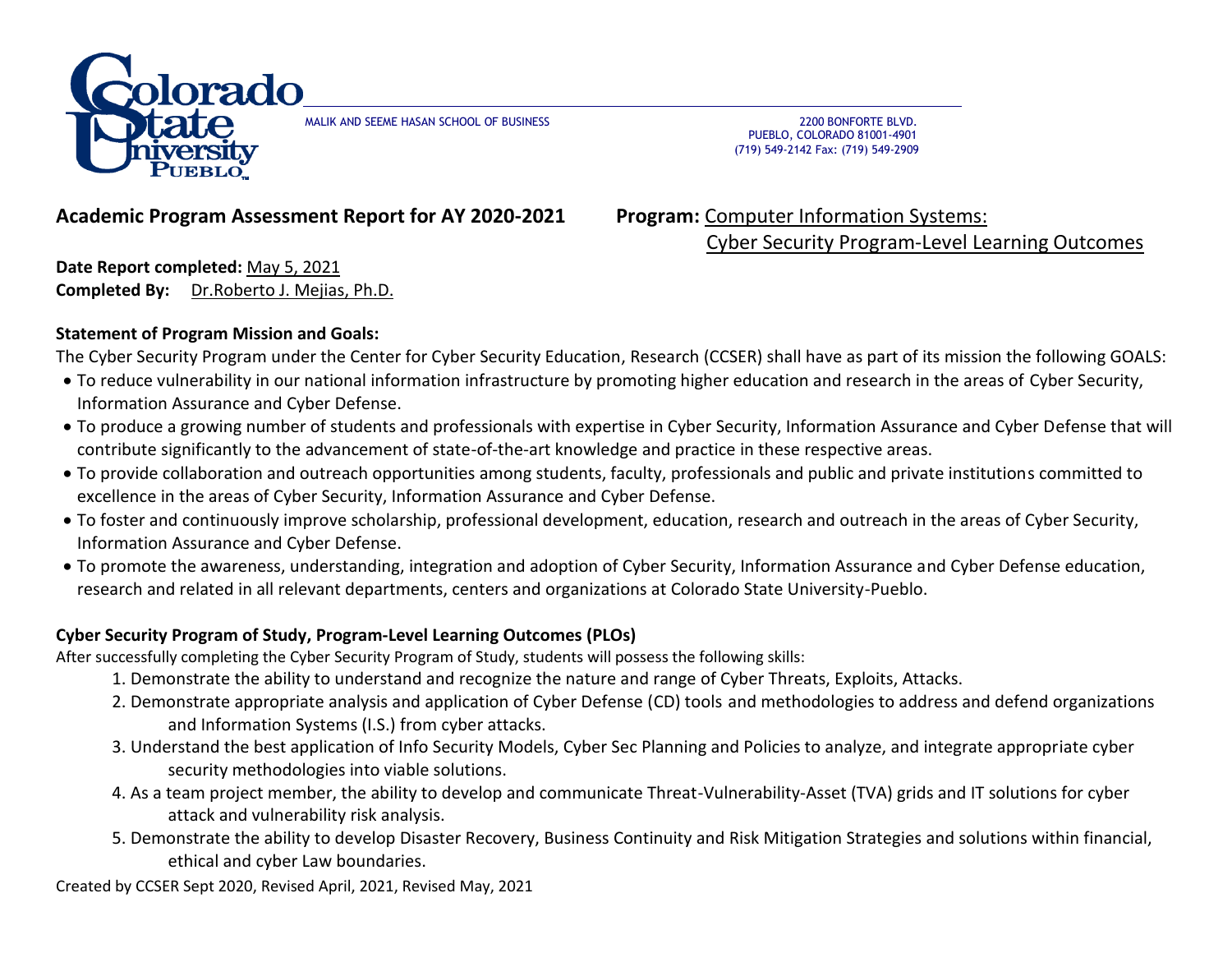## **I. Program-Level Learning Outcomes (PLOs) Indicators, Metrics Assessed for** Academic Year (2020-2021)

**Program-Level Learning Outcome #1:** Demonstrate the ability to understand and recognize the nature and range of Cyber Threats, Exploits, Attacks

|                    | <b>Course That</b>     | <b>When Was</b> | Methods,                | <b>Results of the PLO</b>    | <b>Average</b>        | <b>Recommended Changes</b> | <b>Next</b>     |
|--------------------|------------------------|-----------------|-------------------------|------------------------------|-----------------------|----------------------------|-----------------|
| <b>Related PLO</b> | <b>Formally Assess</b> | This PLO        | <b>Metrics, Rubrics</b> | <b>Assessment Indicator</b>  | Performance           | for Improvement            | Period          |
| Assessment         | <b>This PLO</b>        | Last            | <b>Used To Assess</b>   |                              | <b>Score for this</b> |                            | When            |
| Indicator          |                        | Assessed?       | Indicator?              |                              | PLO Assessm't         |                            | <b>PLO Will</b> |
|                    |                        |                 | (Include Copies         |                              |                       |                            | <b>Be</b>       |
|                    |                        |                 | of Methods)             |                              |                       |                            | Assessed        |
| Correct            | CIS 460 (Cyber         | May, 2021       | In-Class, Team          | Although CIS students        |                       | *Course deliverables       |                 |
| identification of  | Security, Defense)     |                 | exercises,              | (Juniors, Seniors) have a    |                       | need to be repeated        | Spring,         |
| type and effect    |                        |                 | specific Quiz,          | good technical foundation    |                       | throughout the course.     | 2022            |
| of range of cyber  |                        |                 | <b>Exam Questions</b>   | in Networking, Database,     |                       | *More additional           |                 |
| threats            |                        |                 |                         | Win, Linux, Operating        |                       | required outside reading   |                 |
|                    |                        |                 |                         | systems, and various         | 78%                   | assignment followed up     |                 |
|                    |                        |                 |                         | programming courses,         |                       | with class discussion of   |                 |
|                    |                        |                 |                         | there appears to a           |                       | assigned cyber security    |                 |
|                    |                        |                 |                         | consistent low level         |                       | readings                   |                 |
|                    |                        |                 |                         | understanding of the         |                       | *More in-class demos.      |                 |
|                    |                        |                 |                         | changing cyber               |                       | illustration, before in-   |                 |
|                    |                        |                 |                         | threatscape and its effects  |                       | class labs are conducted   |                 |
|                    |                        |                 |                         | on many levels of an I.S.    |                       | * Divide Labs into 2       |                 |
|                    |                        |                 |                         |                              |                       | Parts                      |                 |
|                    |                        |                 |                         | Some students simply do      |                       | Part 1 (in-class labs) to  |                 |
|                    |                        |                 |                         | not read the required        |                       | allow for "peer-           |                 |
|                    |                        |                 |                         | chapter assignments, and     |                       | mentoring" with fellow     |                 |
|                    |                        |                 |                         | forgot to submit their lab   |                       | students,                  |                 |
|                    |                        |                 |                         | assignments. Many            |                       | Part 2 (take home-         |                 |
|                    |                        |                 |                         | students expected to         |                       | class labs) to develop     |                 |
|                    |                        |                 |                         | submit a missed in-class     |                       | individual knowledge       |                 |
|                    |                        |                 |                         | several weeks later for full |                       | and skills                 |                 |
|                    |                        |                 |                         | credit. Now requesting all   |                       |                            |                 |
|                    |                        |                 |                         | lab assignments              |                       |                            |                 |
|                    |                        |                 |                         | submitted by NEXT day        |                       |                            |                 |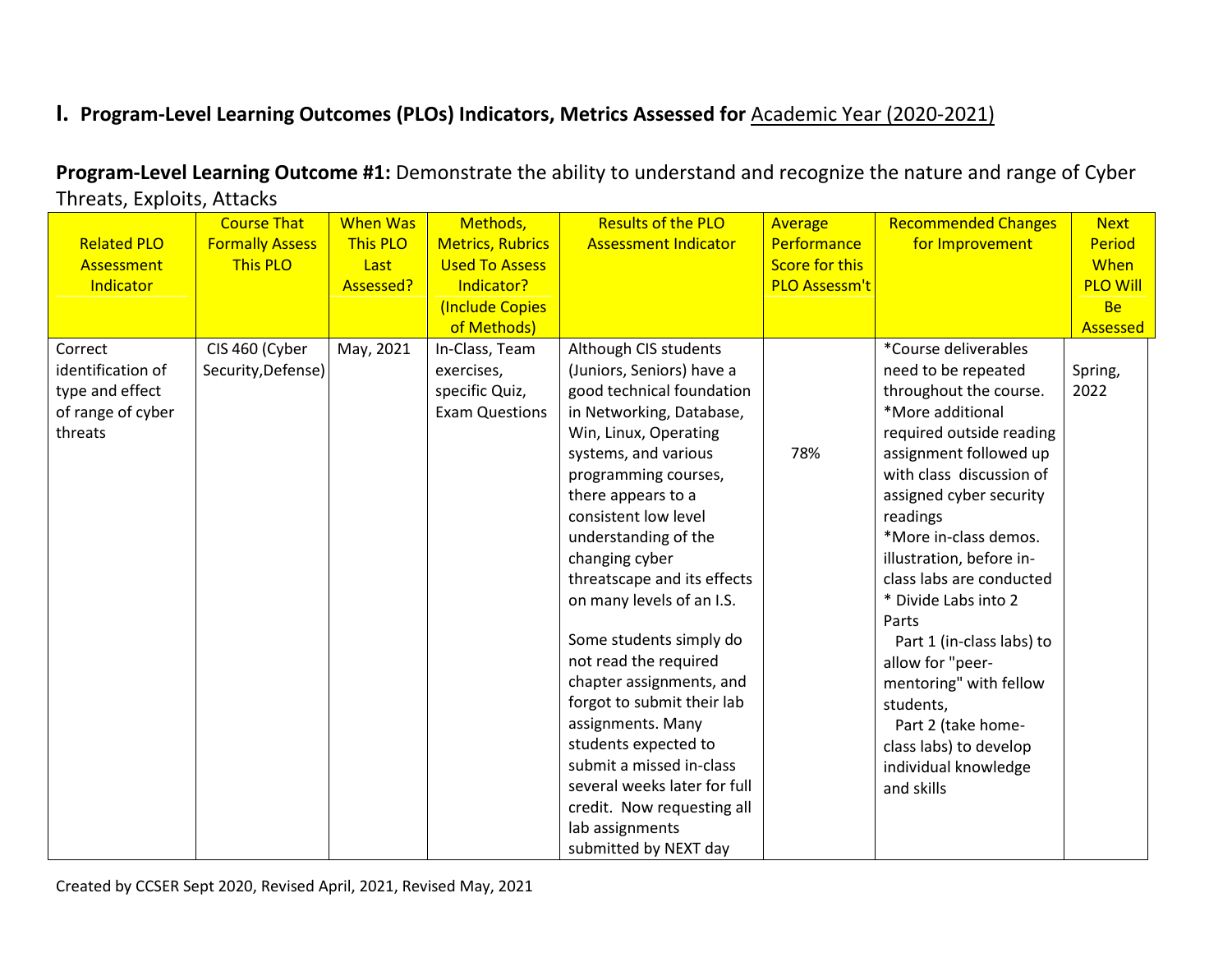| Correctly<br>identifying specific Security, Defense)<br>types of Cryptos,<br>Stegos, Password<br>(PW) hashes<br>Network (NW) and<br>Web attacks. | CIS 460 (Cyber                               | May, 2021 | CIS 460-graded<br>Individual in-<br>class Kali Linux<br>labs and take<br>home labs to<br>identify a range<br>of Cryptos (Hex,<br>Base64, etc.),<br>Stegos, PW<br>(Password)<br>hashes (salted,<br>NTLM PW),<br>Network (NW)<br>range of NW<br>web exploits<br>Quizzes and<br>Exams on<br>specific subject<br>matter (SM)<br>cited above | CIS 460: The graded<br>Individual in-class and<br>take home labs are at<br>expectation levels but<br>could be a bit higher.<br>Although students have<br>taken Windows, Linux O/S<br>required courses, Kali-<br>Linux has a specific suite<br>of vulnerability analysis,<br>penetration testing and<br>security auditing tools,<br>often not experienced by<br>some students. Many<br>students were not familiar<br>with basic Kali-Linux<br>terminal commands.<br>Proficiency in Kali-Linux<br>terminal commands is<br>critical in conducting<br>vulnerability tests such as<br>PW cracking, ID of Crypto<br>hashes, NW scanning and<br>web exploitation and<br>students took up a lot of<br>semester time to develop<br>basic proficiency | 77% | * More intro Labs on the<br>Linux environment and<br>terminal commands,<br>* More graded<br>Individual in-class, take<br>home labs (this will<br>increase grade<br>performance in subject,<br>matter quizzes and<br>Exams)<br>* Will provide specific<br>in-class examples of<br>Kali-Linux commands as<br>related to assigned Lab<br>assignments | Spring,<br>2022 |
|--------------------------------------------------------------------------------------------------------------------------------------------------|----------------------------------------------|-----------|-----------------------------------------------------------------------------------------------------------------------------------------------------------------------------------------------------------------------------------------------------------------------------------------------------------------------------------------|---------------------------------------------------------------------------------------------------------------------------------------------------------------------------------------------------------------------------------------------------------------------------------------------------------------------------------------------------------------------------------------------------------------------------------------------------------------------------------------------------------------------------------------------------------------------------------------------------------------------------------------------------------------------------------------------------------------------------------------------|-----|---------------------------------------------------------------------------------------------------------------------------------------------------------------------------------------------------------------------------------------------------------------------------------------------------------------------------------------------------|-----------------|
| Correctly<br>identifying<br>potential cyber<br>security threats in<br><b>Network</b><br><b>Architectures</b>                                     | CIS 461 (IT<br><b>Security Risk</b><br>Mgmt) | May 2021  | CIS 461- Graded<br>In-class team-<br>based labs to<br>design,<br>construct NW<br>Architectures to<br>ID cyber<br>vulnerabilities                                                                                                                                                                                                        | CIS 461: In-class labs to<br>construct NW<br>Architectures and<br>Infrastructures were first<br>introduced as a step-by-<br>step in class lab. Drawing<br>NW Architectures are then<br>assigned as individual<br>homework (HW) and then                                                                                                                                                                                                                                                                                                                                                                                                                                                                                                     | 78% | <b>Understanding NW</b><br>Architectures and<br>Infrastructures is key in<br>revealing potential NW<br>cyber attacks<br>vulnerabilities. Will<br>implement:<br>* More graded<br>Individual construction                                                                                                                                           | Spring,<br>2022 |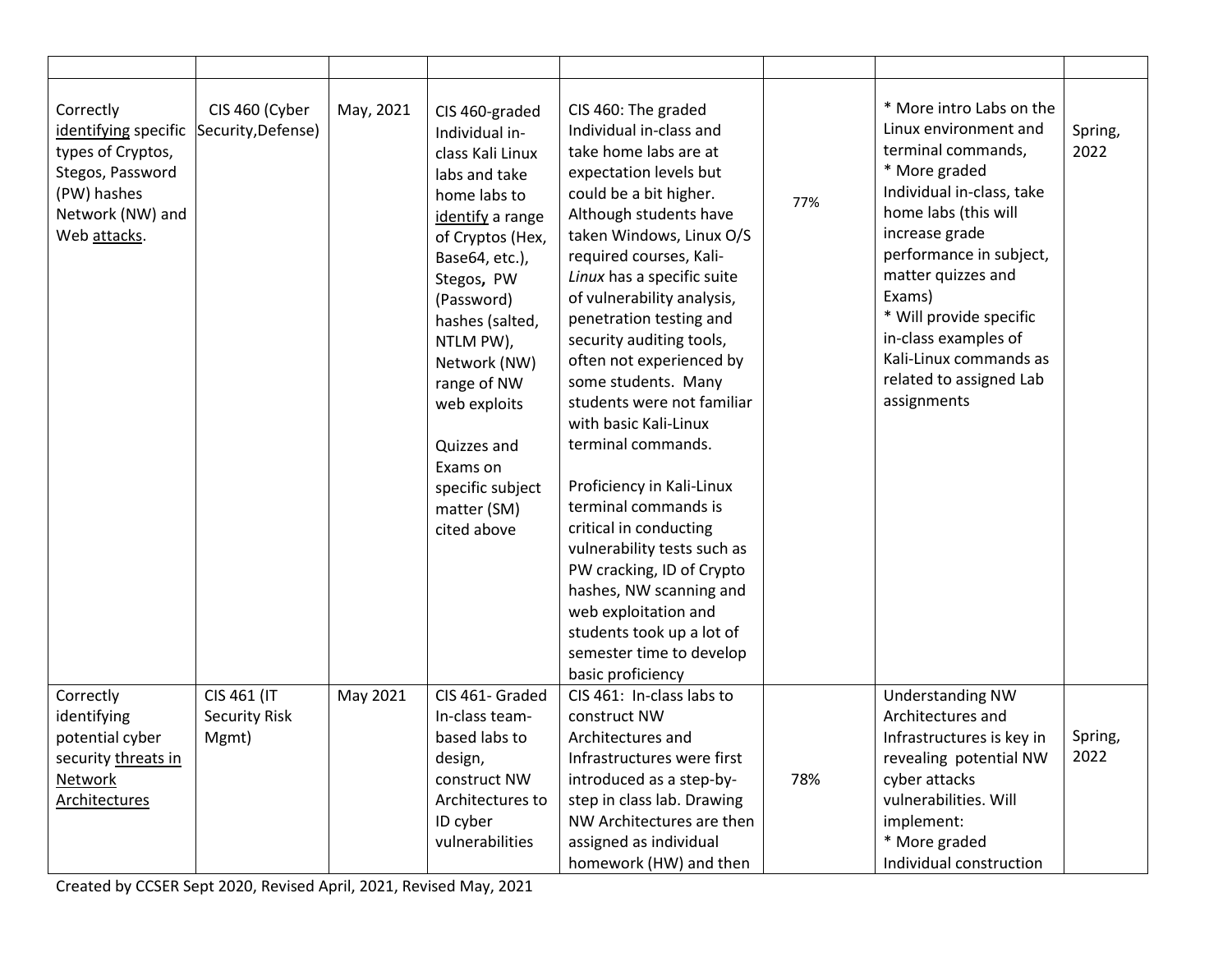|  | -Related subject | as an in-class, team NW     | of NW Architectures.    |  |
|--|------------------|-----------------------------|-------------------------|--|
|  | matter (SM) on   | Architecture exercise.      | * This will assure that |  |
|  | Quizzes, Exams   |                             | each team member is     |  |
|  |                  | Individual team members     | proficient in           |  |
|  |                  | still submitted NW          | constructing NW         |  |
|  |                  | Architectures labs that     | Architectures using MS- |  |
|  |                  | were not well designed      | Visio, "draw.io"        |  |
|  |                  | against NW cyber attacks.   | applications            |  |
|  |                  |                             | * More team-based       |  |
|  |                  | While students have had     | exercises of NW         |  |
|  |                  | course material to identify | Architecture with       |  |
|  |                  | a range of Cyber threats,   | embedded cyber threats  |  |
|  |                  | including specific NW       | will be developed to    |  |
|  |                  | Client and Server attacks,  | help develop individual |  |
|  |                  | DoS attacks and Web         | proficiency.            |  |
|  |                  | attacks, there was a lack   |                         |  |
|  |                  | of correctly identifying    |                         |  |
|  |                  | potential cyber threats,    |                         |  |
|  |                  | vulnerabilities associated  |                         |  |
|  |                  | with specific NW            |                         |  |
|  |                  | architectures.              |                         |  |
|  |                  |                             |                         |  |
|  |                  | This lack of correctly      |                         |  |
|  |                  | identifying potential       |                         |  |
|  |                  | cyber threats in NW         |                         |  |
|  |                  | Architectures was           |                         |  |
|  |                  | demonstrated in Quiz and    |                         |  |
|  |                  | exam results                |                         |  |
|  |                  |                             |                         |  |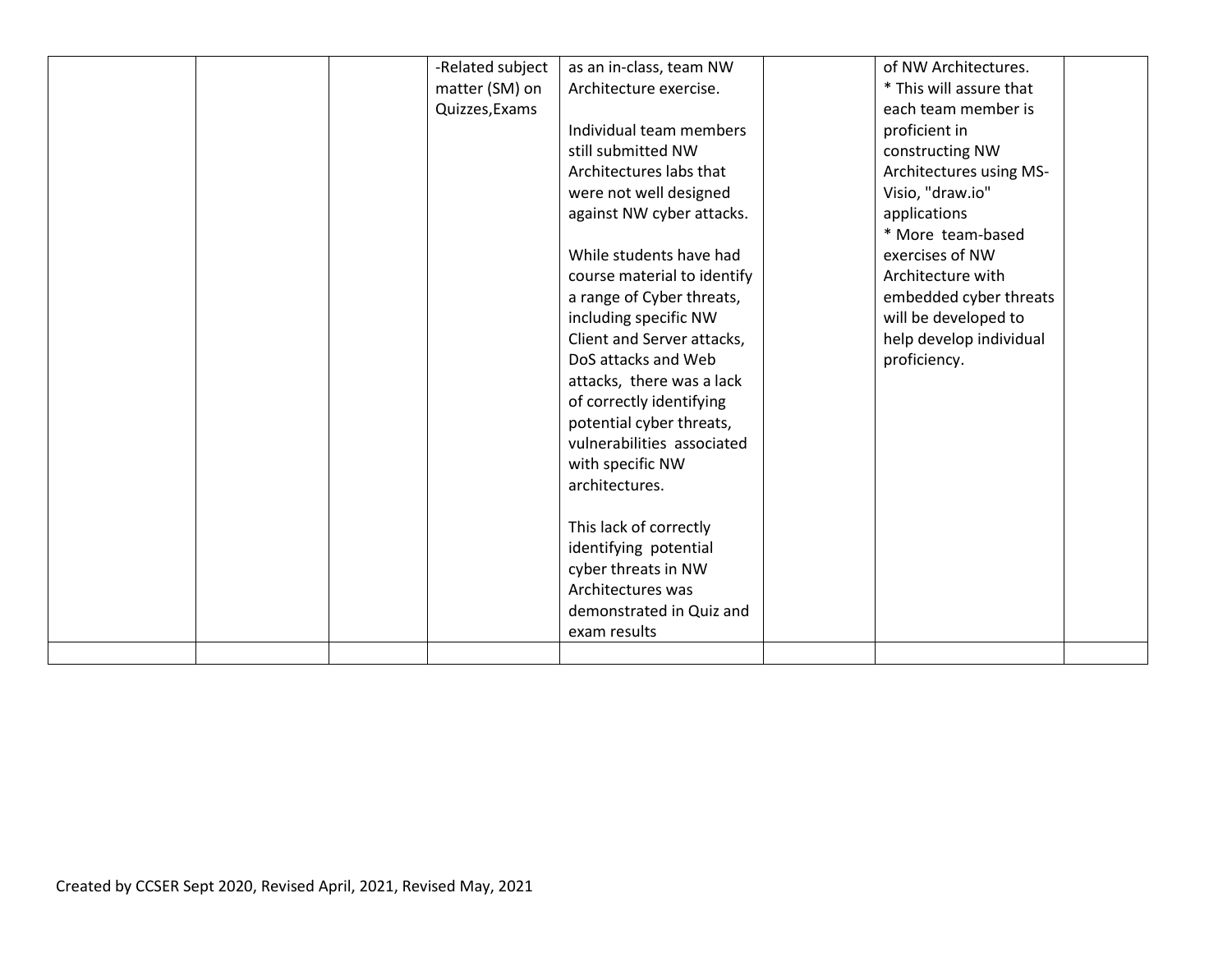## **Program-Level Learning Outcome #2: Demonstrate appropriate analysis, application of CD (Cyber Defense) tools, methodologies to address and defend Info Systems from cyber attacks**

|                    | <b>Course That Can</b> | When            | Methods,                | <b>Results of the PLO</b>   | Average               | <b>Recommended Changes</b> | <b>Next</b>     |
|--------------------|------------------------|-----------------|-------------------------|-----------------------------|-----------------------|----------------------------|-----------------|
| <b>Related PLO</b> | <b>Formally Assess</b> | <b>Was This</b> | <b>Metrics, Rubrics</b> | <b>Assessment Indicator</b> | Performance           | for Improvement            | Period          |
| Assessment         | <b>This PLO</b>        | <b>PLO Last</b> | <b>Used To Assess</b>   |                             | <b>Score for this</b> |                            | When            |
| Indicator          |                        | Assessed?       | Indicator?              |                             | <b>PLO Assessm't</b>  |                            | <b>PLO Will</b> |
|                    |                        |                 | Include Copies          |                             |                       |                            | <b>Be</b>       |
|                    |                        |                 | of Methods)             |                             |                       |                            | Assessed        |
| Clear              | CIS 461 (IT            | May, 2021       | CIS 460-Quizzes,        | Once students identified    |                       | Additional in-class        |                 |
| understanding of   | <b>Security Risk</b>   |                 | exams questions         | specific types of cyber     |                       | Lecture material, related  |                 |
| capabilities of a  | Mgmt)                  |                 | on related              | attacks and their relative  |                       | videos will                | Spring,         |
| range of NW cyber  |                        |                 | subject matter          | effects, it was challenging |                       | * provide a range of       | 2022            |
| defense (CD) tools |                        |                 | lectures, and           | for students to correctly   |                       | illustrations to better    |                 |
|                    |                        |                 | videos, to              | understand which I.T. and   |                       | assist students in         |                 |
|                    |                        |                 | increase their          | cyber defense (CD) tools    |                       | understanding different    |                 |
|                    |                        |                 | understanding of        | should be used.             | 75%                   | categories of CD tools,    |                 |
|                    |                        |                 | range of NW             |                             |                       | safeguards,                |                 |
|                    |                        |                 | cyber defense           | Many students found         |                       | * Specific lectures on     |                 |
|                    |                        |                 | (CD) tools and          | understanding the wide      |                       | Cyber Sec via NW           |                 |
|                    |                        |                 | their relative,         | range of CD tools and       |                       | devices, Security via      |                 |
|                    |                        |                 | capabilities            | their relative capabilities |                       | Hardware and Security      |                 |
|                    |                        |                 |                         | overwhelming as many        |                       | (via Software),            |                 |
|                    |                        |                 |                         | students had still not      |                       | * Additional labs using    |                 |
|                    |                        |                 |                         | mastered the                |                       | 1-2 CD safeguards from     |                 |
|                    |                        |                 |                         | identification of different |                       | each CD categories will    |                 |
|                    |                        |                 |                         | categories of cyber threats |                       | increase better            |                 |
|                    |                        |                 |                         | (e.g., Malware vs.          |                       | understanding of           |                 |
|                    |                        |                 |                         | Network, Server attacks,    |                       | relative capabilities of   |                 |
|                    |                        |                 |                         | vs. Database breaches vs.   |                       | different CD safeguards    |                 |
|                    |                        |                 |                         | Web attacks, etc.).         |                       |                            |                 |
| Correct and        | CIS 460 (Cyber         | May, 2021       | Graded in-class         | Becoming proficient in      |                       | To better help students    |                 |
| specific           | Security, Defense)     |                 | and take home           | understanding how           |                       | match the best/ most       | Spring,         |
| application of     |                        |                 | labs on correct         | specific capabilities of a  |                       | effective I.T., CD         | 2022            |
| range of CD tools, |                        |                 | application of a        | various of I.T. and CD      | 74%                   | safeguards, to address a   |                 |
| methods to         |                        |                 | range of tools for      | safeguards would address    |                       | specific cyber attack      |                 |
| address, specific  |                        |                 | PW cracking,            | specific cyber attack types |                       | types:                     |                 |
| cyber attack type  |                        |                 | Crypto ID, PW           | was challenging             |                       | * more in class            |                 |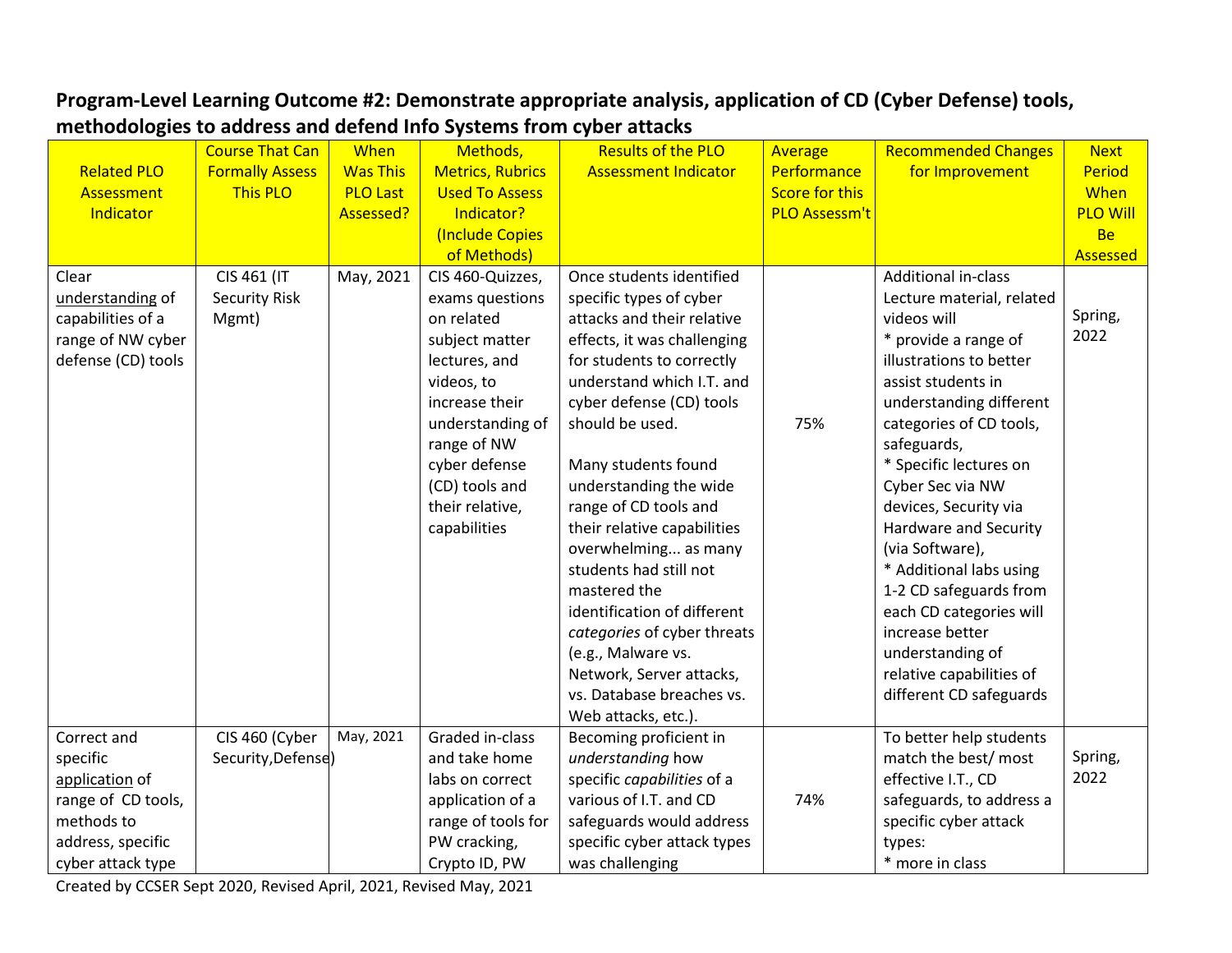|                                               | hash ID, web                    | Student struggled to first  |     | examples, and team labs   |         |
|-----------------------------------------------|---------------------------------|-----------------------------|-----|---------------------------|---------|
|                                               | exploitation,                   | correctly identify various  |     | to explore the range of   |         |
|                                               | scanning, cyber                 | cyber attack types and      |     | I.T., CD safeguards       |         |
|                                               | threats                         | then correctly match that   |     | * individual labs will be |         |
|                                               | challenges                      | cyber attack type with the  |     | designed to better        |         |
|                                               |                                 | most appropriate cyber      |     | match the more            |         |
|                                               | Quizzes, Exams                  | security tool /safeguard.   |     | effective CD safeguards,  |         |
|                                               | on related labs                 |                             |     | with a range of cyber     |         |
|                                               | on correct                      | This mismatch indicates a   |     | attack types              |         |
|                                               | application of                  | need for better             |     |                           |         |
|                                               | best CD tools to                | understanding the many      |     |                           |         |
|                                               | identify types of               | aspects of a particular     |     |                           |         |
|                                               | Cryptos, Stego,                 | cyber security attacks and  |     |                           |         |
|                                               | Password (PW)                   | attack vectors before       |     |                           |         |
|                                               | hash types for                  | prescribing the best CD     |     |                           |         |
|                                               | NW and Web                      | safeguards                  |     |                           |         |
|                                               | exploits, attacks               |                             |     |                           |         |
|                                               | using                           |                             |     |                           |         |
|                                               | specific Kali Linux             |                             |     |                           |         |
|                                               | tools. Used the                 |                             |     |                           |         |
|                                               | following Kali                  |                             |     |                           |         |
|                                               | tools: (John the                |                             |     |                           |         |
|                                               | Ripper, nmap,                   |                             |     |                           |         |
|                                               | Ophrack, Hashcat,               |                             |     |                           |         |
|                                               | Dirbuster,                      |                             |     |                           |         |
|                                               | Burpsuite, etc.)                |                             |     |                           |         |
| CIS 461 (IT<br>May, 2021<br>Correct placement | CIS 461-graded                  | Students found it           |     | Additional Lectures,      |         |
| of Network<br><b>Security Risk</b>            | Individual, Team-               | challenging to be           |     | videos, in-class labs on  | Spring, |
| devices as I.T.<br>Mgmt)                      | based labs,                     | proficient in the best      |     | * the best application of | 2022    |
| safeguards in a                               | relating to best                | placement of Network        |     | NW devices in             |         |
| <b>NW Architecture</b>                        | placement of CD                 | devices (Routers, Switches, |     | Architectures for NW      |         |
|                                               | devices (Proxies,               | Proxies, Load Balances,     | 77% | security Infrastructures  |         |
|                                               | Firewalls, Routers              | DMZs) as CD safeguards to   |     | * vs NW devices placed    |         |
|                                               | IDS, IPS, Honey-                | address NW threats due      |     | to improve performance    |         |
|                                               | pots), to address               | to poorly designed,         |     | *Team exercises to        |         |
|                                               | variety of NW                   | vulnerable NW               |     | enhance I.S. security via |         |
|                                               |                                 |                             |     |                           |         |
|                                               |                                 |                             |     | DMZs and restricted       |         |
|                                               | threats in NW<br>Architectures, | Architectures.              |     | system access             |         |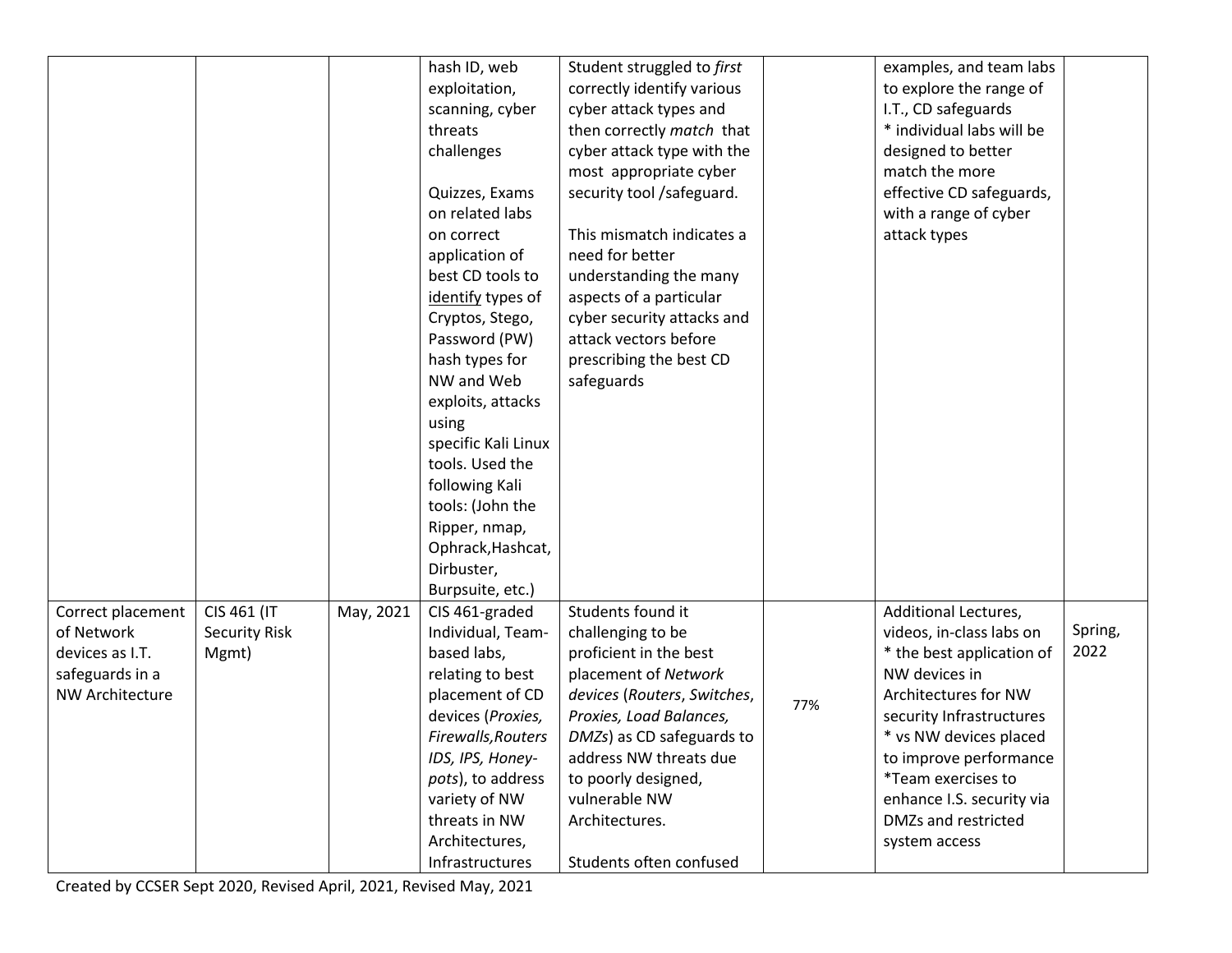|                   |                |            | to reduce cyber    | recommending NW               |     |                                |            |
|-------------------|----------------|------------|--------------------|-------------------------------|-----|--------------------------------|------------|
|                   |                |            | vulnerabilities    | devices for Architectures     |     |                                |            |
|                   |                |            |                    | that improved NW              |     |                                |            |
|                   |                |            |                    | performance but did not       |     |                                |            |
|                   |                |            |                    | increase NW cyber             |     |                                |            |
|                   |                |            |                    | security. Students often      |     |                                |            |
|                   |                |            |                    | did not perceive a clear      |     |                                |            |
|                   |                |            |                    | conceptual difference         |     |                                |            |
|                   |                |            |                    | between NW performance        |     |                                |            |
|                   |                |            |                    | and NW security.              |     |                                |            |
|                   |                |            |                    |                               |     |                                |            |
|                   |                |            |                    | Long Answer exam              |     |                                |            |
|                   |                |            |                    | questions clearly             |     |                                |            |
|                   |                |            |                    | demonstrated this             |     |                                |            |
|                   |                |            |                    | shortcoming to                |     |                                |            |
|                   |                |            |                    | understanding this            |     |                                |            |
|                   |                |            |                    | difference between            |     |                                |            |
|                   |                |            |                    | devices to enhance NW         |     |                                |            |
|                   |                |            |                    | cyber security vs. NW         |     |                                |            |
|                   |                |            |                    | performance                   |     |                                |            |
| Correct           | <b>CIS 289</b> | Fall, 2020 | Individual         | Proficiency in Network        |     | * More Wireshark and           |            |
| application of NW | (Networking    |            | Graded Quizzes,    | Assessment tools such as      |     | Kali "aircrack-ng" in-         | Fall, 2021 |
| tools to address  | Concepts)      |            | Exams, in-class    | Wireshark, nmap and           |     | class labs to demo the         |            |
| and defend from   |                |            | and take home      | other Kali Linux utilities to |     | range of capabilities          |            |
| cyber threats     |                |            | labs (at least 12) | sniff packets, scan ports is  |     | * More demos on the            |            |
|                   |                |            | on challenges in   | critical to ID and address    |     | use of the Wireshark           |            |
|                   |                |            | Wireshark,         | potential cyber threats.      |     | <b>Statistics and Analysis</b> |            |
|                   |                |            | aircrack-ng tool,  |                               | 84% | utilities                      |            |
|                   |                |            | related quiz,      | After several in-class        |     | * More instructional           |            |
|                   |                |            | exam questions,    | Wireshark labs, student       |     | guides on the wide             |            |
|                   |                |            |                    | developed proficiency         |     | range of Kali nmap             |            |
|                   |                |            |                    | with individual take-home     |     | commands for various           |            |
|                   |                |            |                    | labs across a variety of      |     | network scanning and           |            |
|                   |                |            |                    | pcap files depicting          |     | network information            |            |
|                   |                |            |                    | potential cyber threats.      |     | discovery                      |            |
|                   |                |            |                    | Kali Linux Network            |     |                                |            |
|                   |                |            |                    | analysis tools such as        |     |                                |            |
|                   |                |            |                    | nmap and aircrack-ng          |     |                                |            |
|                   |                |            |                    | required more in-class        |     |                                |            |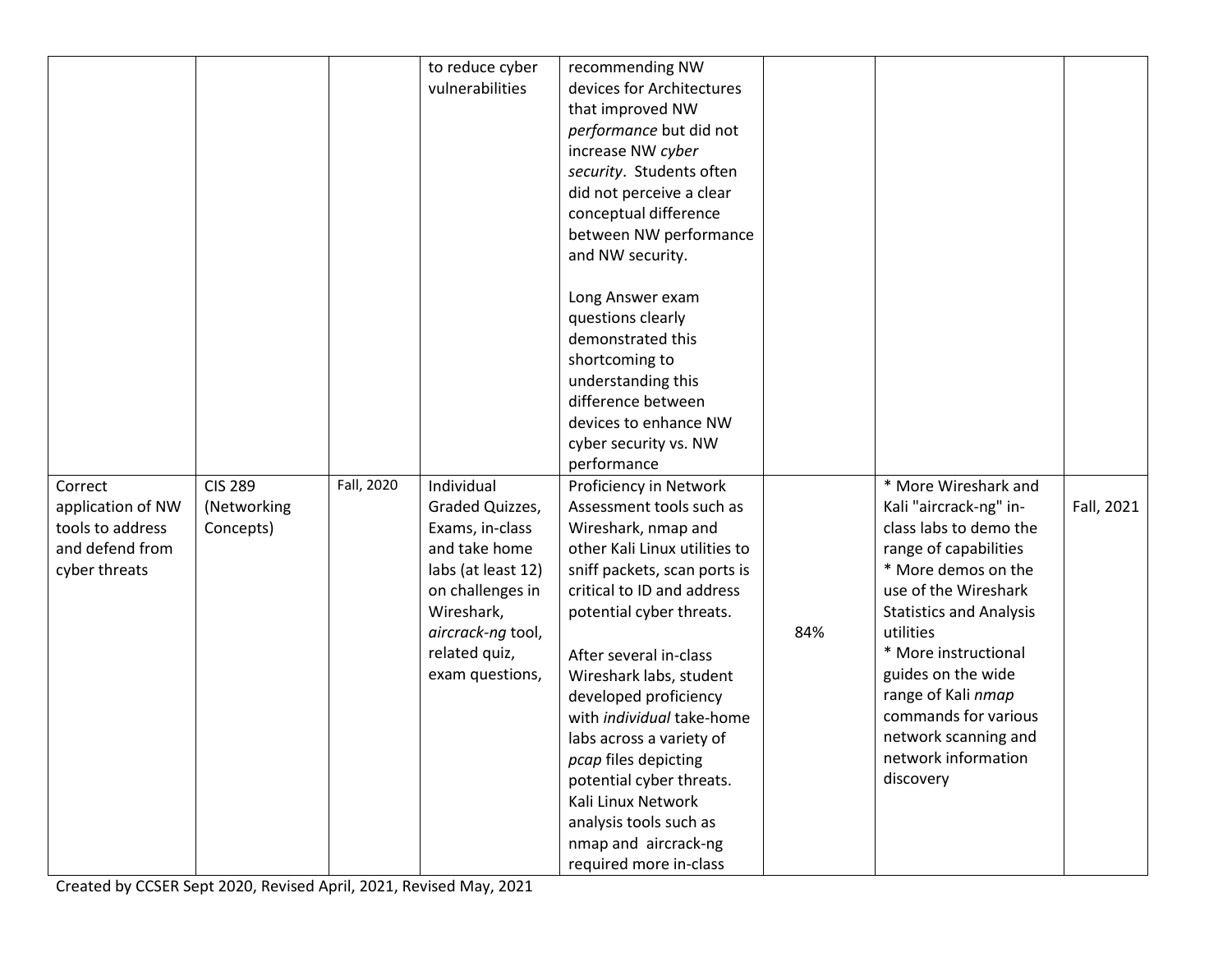|  |  | demos and exercises.       |  |  |
|--|--|----------------------------|--|--|
|  |  | However students showed    |  |  |
|  |  | great interest in          |  |  |
|  |  | developing these NW        |  |  |
|  |  | analysis tools to identify |  |  |
|  |  | potential cyber threats    |  |  |

## **Program-Level Learning Outcomes #4: As team project members, the ability to develop and communicate Threat-Vulnerability-Asset (TVA) grids, and IT solutions for cyber attack and vulnerability risk analysis**

|                            | <b>Course That Can</b> | <b>When Was</b> | Methods,                | <b>Results of the PLO</b>    | Average              | <b>Recommended Changes</b> | <b>Next</b>     |
|----------------------------|------------------------|-----------------|-------------------------|------------------------------|----------------------|----------------------------|-----------------|
| <b>Related PLO</b>         | <b>Formally Assess</b> | This PLO        | <b>Metrics, Rubrics</b> | <b>Assessment Indicator</b>  | Performance          | for Improvement            | Period          |
| Assessment                 | <b>This PLO</b>        | Last            | <b>Used To Assess</b>   |                              | Score for this       |                            | When            |
| Indicator                  |                        | Assessed?       | Indicator?              |                              | <b>PLO Assessm't</b> |                            | <b>PLO Will</b> |
|                            |                        |                 | (Include Copies         |                              |                      |                            | <b>Be</b>       |
|                            |                        |                 | of Methods)             |                              |                      |                            | Assessed        |
| Develop and                | CIS 460 (IT            |                 | Teams submit            | From the required            |                      | The construction of an     |                 |
| Integrate all the          | <b>Security Risk</b>   | May, 2021       | graded Project          | submitted TVA project        |                      | accurate TVA grid was      |                 |
| components of a            | Mgmt)                  |                 | progress                | "milestones" (Milestones     |                      | critical to both CIS 460   | Spring,         |
| Threat                     |                        |                 | Milestones to           | #1, #2, #3) team members     |                      | TVA field studies, it will | 2022            |
| <b>Vulnerability Asset</b> |                        |                 | identify the            | found it challenging to      |                      | be important to:           |                 |
| (TVA) grid                 |                        |                 | 3components of          | correctly identify their     |                      | * develop individual       |                 |
|                            |                        |                 | the TVA grid and        | target organization's        |                      | proficiency to correctly   |                 |
|                            |                        |                 | insure team             | critical assets, threats and | 78%                  | identify the 3             |                 |
|                            |                        |                 | project progress        | current IT safeguards.       |                      | components of TVA grid,    |                 |
|                            |                        |                 |                         | The underperformance of      |                      | * more individual labs     |                 |
|                            |                        |                 | CIS 460 teams           | even one TVA team            |                      | using Asset, Threat        |                 |
|                            |                        |                 | have graded             | member in identifying any    |                      | Matrices to identify       |                 |
|                            |                        |                 | <b>TEAM</b> exercises   | of the 3 TVA grid            |                      | critical assets, threats   |                 |
|                            |                        |                 | to correctly ID         | components affected the      |                      | and effectiveness of the   |                 |
|                            |                        |                 | specs for               | entire team's correct        |                      | current IT safeguards,     |                 |
|                            |                        |                 | recommended             | recommendation for the       |                      | * more in-class team       |                 |
|                            |                        |                 | CD safeguards.          | most appropriate CD, IT      |                      | based labs to build a      |                 |
|                            |                        |                 |                         | safeguards.                  |                      | more accurate team         |                 |
|                            |                        |                 |                         |                              |                      | based identification of 3  |                 |
|                            |                        |                 |                         | Individual quiz and exam     |                      | TVA grid components.       |                 |
|                            |                        |                 |                         | scores: ID'd Individual      |                      | * more take home labs      |                 |
|                            |                        |                 |                         | under-performance to         |                      | working with Asset and     |                 |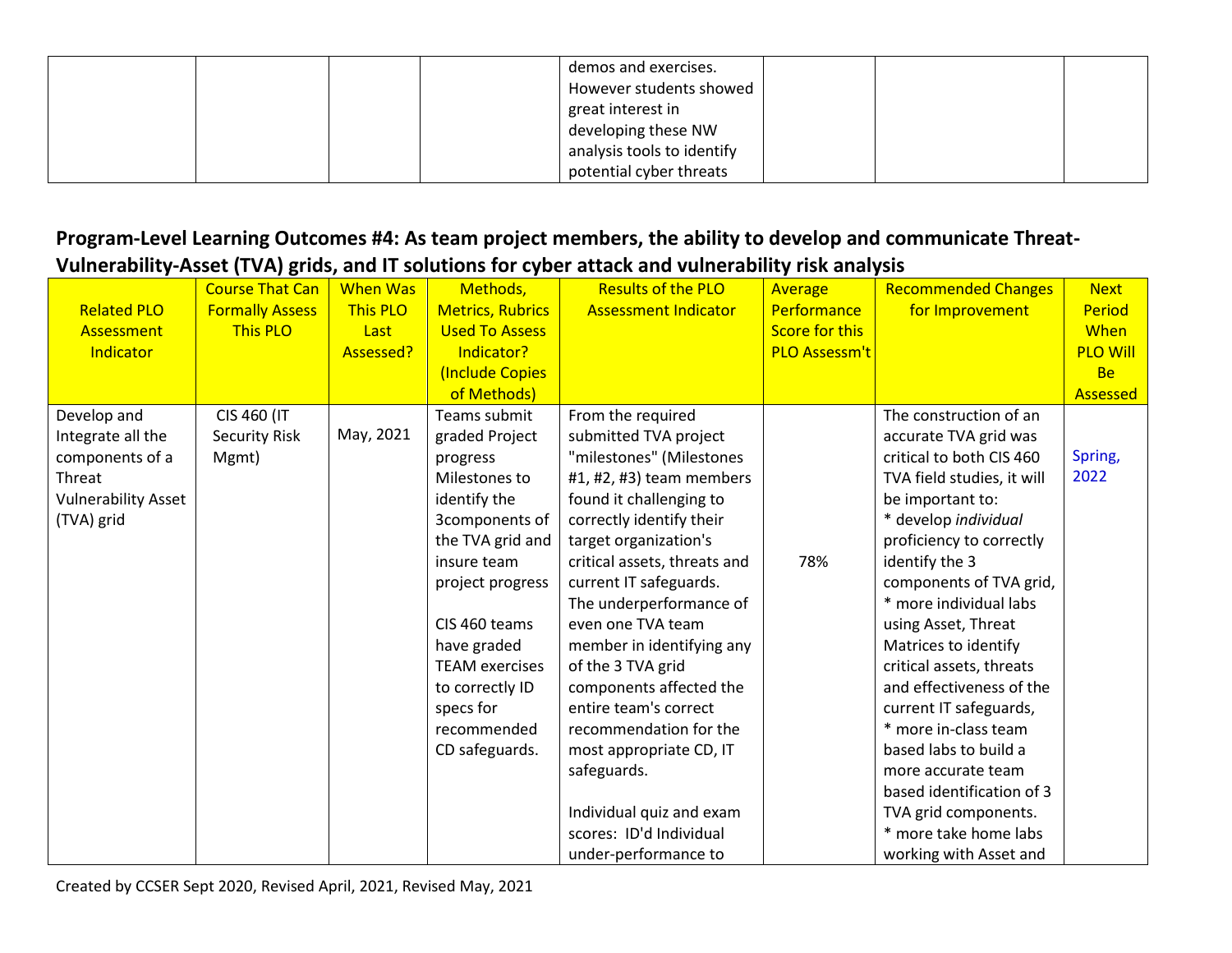| correctly ID an            | <b>Threat Matrices for</b> |
|----------------------------|----------------------------|
| organization's critical    | team members to work       |
| assets, threats to those   | together to better         |
| assets and current IT      | integrate and develop a    |
| safeguards                 | more accurate TVA grid     |
|                            | *More time by              |
| Individual TVA project     | Instructor assessing       |
| team members fell short    | team project Milestones    |
| of in accurate ID of their |                            |
| technical TVA I.T.         |                            |
| safeguards resulting in    |                            |
| inaccurately estimating    |                            |
| the technical              |                            |
| vulnerabilities.           |                            |
|                            |                            |

#### **Summary and Comments on Program Assessment Report for Selected Cyber Security, Program-Level Learning Outcomes (PLOs)**

### **For AY 2020-2021, the following Program-Level Learning Outcomes (PLOs) were assessed:**

PLO #1: Demonstrate the ability to understand and recognize the nature and range of Cyber Threats, Exploits, Attacks

PLO #2: Demonstrate appropriate analysis, application of CD (Cyber Defense) tools, methodologies to address and defend Info Systems from cyber attacks

PLO #4: As team project members, the ability to develop and communicate Threat-Vulnerability-Asset (TVA) grids, and IT solutions for cyber attack and vulnerability risk analysis

#### **Assessment Results**

PLO #1 - Avg. approx. 77-78% PLO #2 - Avg. approx. 74- 84% PLO #4 - Avg. approx. 78%

#### **Future PLO Assessment**

- 1. Assess PLO #1 every academic year
- 2. Assess PLO #2 every academic year
- 3. Assess PLO #5 every academic year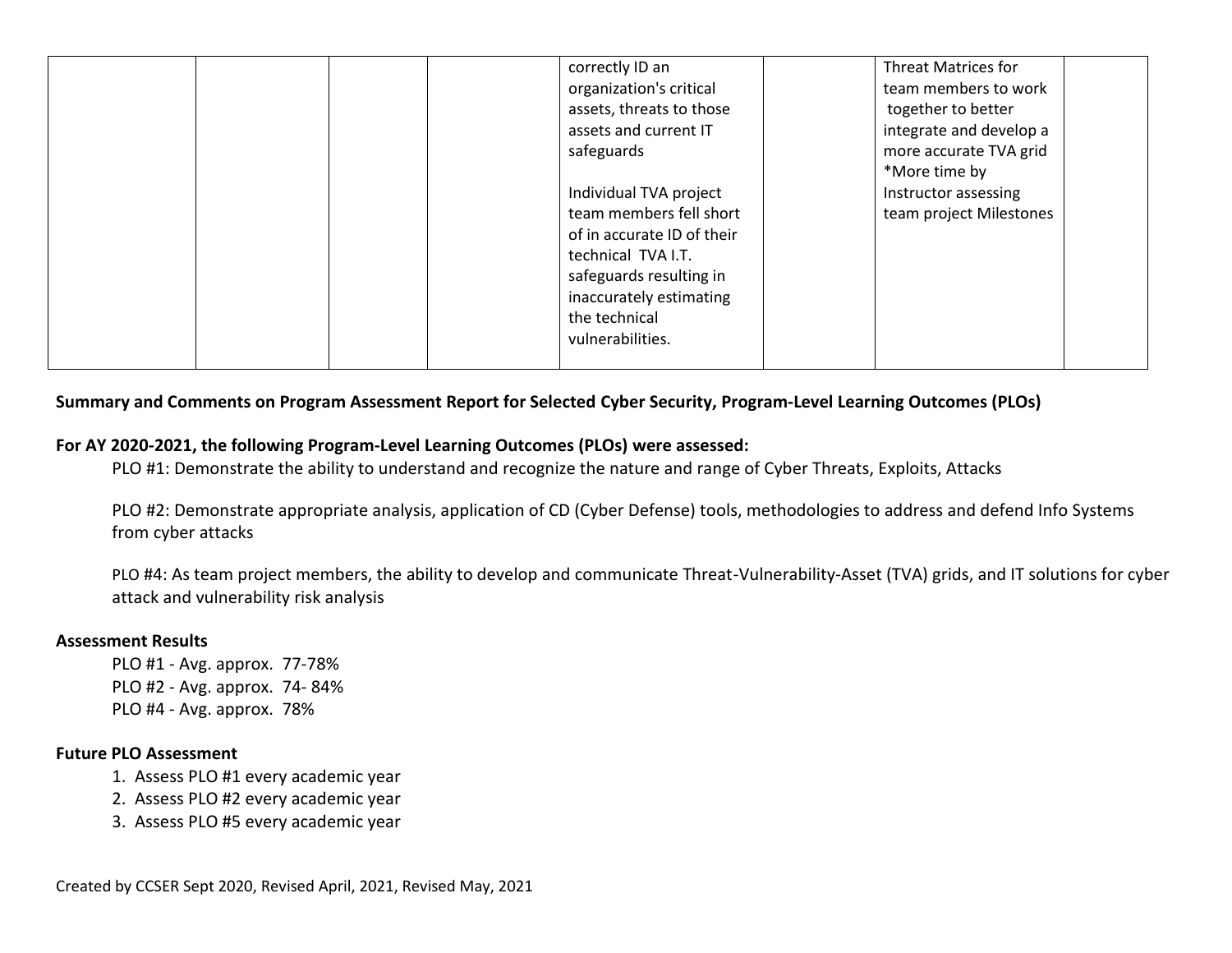| <b>Program-Level Learning</b>                                                                                                                                                                       | <b>CIS 315</b> | <b>CIS 350</b> | <b>CIS 289</b>    | <b>CIS 271</b> | <b>CIS 401</b> | <b>CIS 460</b>            | <b>CIS 461</b>            | <b>CIS 462</b>          |
|-----------------------------------------------------------------------------------------------------------------------------------------------------------------------------------------------------|----------------|----------------|-------------------|----------------|----------------|---------------------------|---------------------------|-------------------------|
| <b>Outcomes (PLOs)</b>                                                                                                                                                                              |                |                |                   |                |                |                           |                           |                         |
| 1. Demonstrate the ability to<br>understand and recognize the<br>nature and range of Cyber<br>Threats, Exploits, Attacks                                                                            |                |                | I, R              |                |                | R, A<br>(SPR-<br>2021)    | R, A<br>(SPR-<br>2021)    | R, A<br>(Fall-<br>2020) |
| 2. Demonstrate appropriate<br>analysis, application of CD<br>(Cyber Defense) tools to<br>address and defend Info<br>Systems from cyber attacks                                                      |                |                | I, R, A<br>(2020) |                | $\mathsf R$    | R, A<br>(SPR-<br>2021)    | R, A<br>(SPR-<br>2021)    | R, A<br>(Fall-<br>2020) |
| <b>3</b> . Understand best application<br>of Info Security Models, Cyber<br>Sec Planning and Policies to<br>analyze, integrate appropriate<br>cyber security methodologies<br>into viable solutions |                |                |                   |                | $\mathsf{R}$   | $\mathsf{R}$              | R, A<br>(SPR-<br>2021)    | $\mathsf{R}$            |
| 4. As team project members,<br>the ability to develop and<br>communicate Threat-<br>Vulnerability-Asset (TVA) grids,<br>and IT solutions for cyber attack<br>and vulnerability risk analysis        |                |                |                   |                |                | I, R, A<br>(SPR-<br>2021) | I, R,A<br>(SPR-<br>2021)  | I, R,                   |
| 5. Demonstrate ability to develop<br>Disaster Recovery, Bus Continuity<br>and Risk Mitigation Strategies and<br>solutions within financial, ethical<br>and cyber Law boundaries                     |                |                |                   |                | $\mathsf R$    | I, R                      | I, R, A<br>(SPR-<br>2021) | I, R                    |

# **Cyber Security Program PLOs x Curriculum Map**

**I = Introduced, R= Reinforced, A = formally assessed**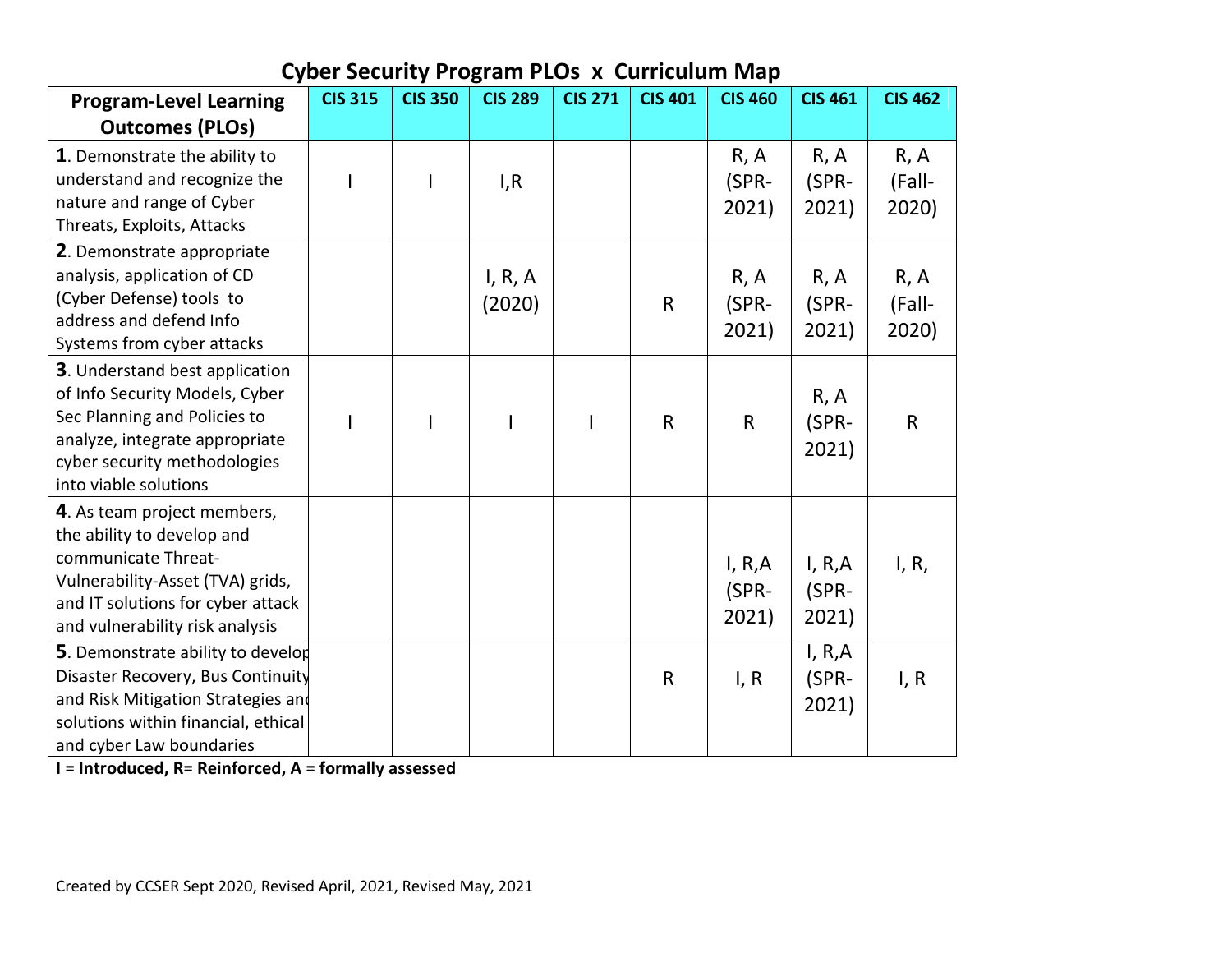|              | <b>CIS 460-Cyber Security &amp; Defense</b>                                       |              |              |  |
|--------------|-----------------------------------------------------------------------------------|--------------|--------------|--|
|              | <b>TVA FIELD Project Evaluations</b>                                              |              |              |  |
|              | <b>SPRING, 2021</b>                                                               |              |              |  |
|              | <b>Team No</b><br><b>Company Analyzed</b>                                         |              |              |  |
|              | <b>Team Members</b>                                                               |              |              |  |
|              |                                                                                   |              |              |  |
|              | <b>ANALYSIS of TVA REQUIREMENTS for TEAM PROJECT PRESENTATION</b><br><b>EXTRA</b> | <b>MAX</b>   | <b>TEAM</b>  |  |
|              | <b>PTS</b>                                                                        | <b>SCORE</b> | <b>SCORE</b> |  |
| 1            | <b>ID of Target Organization</b>                                                  |              |              |  |
| $\mathbf{2}$ | <b>Clear ID of Organization Mission</b>                                           | 3            |              |  |
|              | Mission Statements, Org Charts, Process Charts etc                                |              |              |  |
| 3            | Architecture, Infrastructure of Organization                                      | 5            |              |  |
|              |                                                                                   |              |              |  |
| 4            | IDENTIFICATION of organization's most critical assets, processes, activitie       | 5            |              |  |
|              | - use of Pironti Metrics<br>$+2$                                                  |              |              |  |
|              | -Used CIS 461 ASSET Ranking Matrix ?<br>$-2$                                      |              |              |  |
|              |                                                                                   |              |              |  |
| 4Α           | <b>Prelim RANKING TABLE, Criteria for Critical Assets, Processes</b>              | 5            |              |  |
|              | <b>Use of Industry Benchmarks?</b>                                                |              |              |  |
|              |                                                                                   |              |              |  |
| 5            | <b>IDENTIFICATION of Potential Cyber Threats, Exploits, Attacks</b>               | 5            |              |  |
|              | Needed column for reasons for ranking                                             |              |              |  |
| 6            | Generation of ranking TABLE, criteria used to prioritize cyber THREATS            | 5            |              |  |
|              | cyber exploits, attacks                                                           |              |              |  |
|              | Use/ reference to Industry Benchmarks?                                            |              |              |  |
|              | -Used CIS 461 THREAT Ranking Matrix ?<br>$-1$                                     |              |              |  |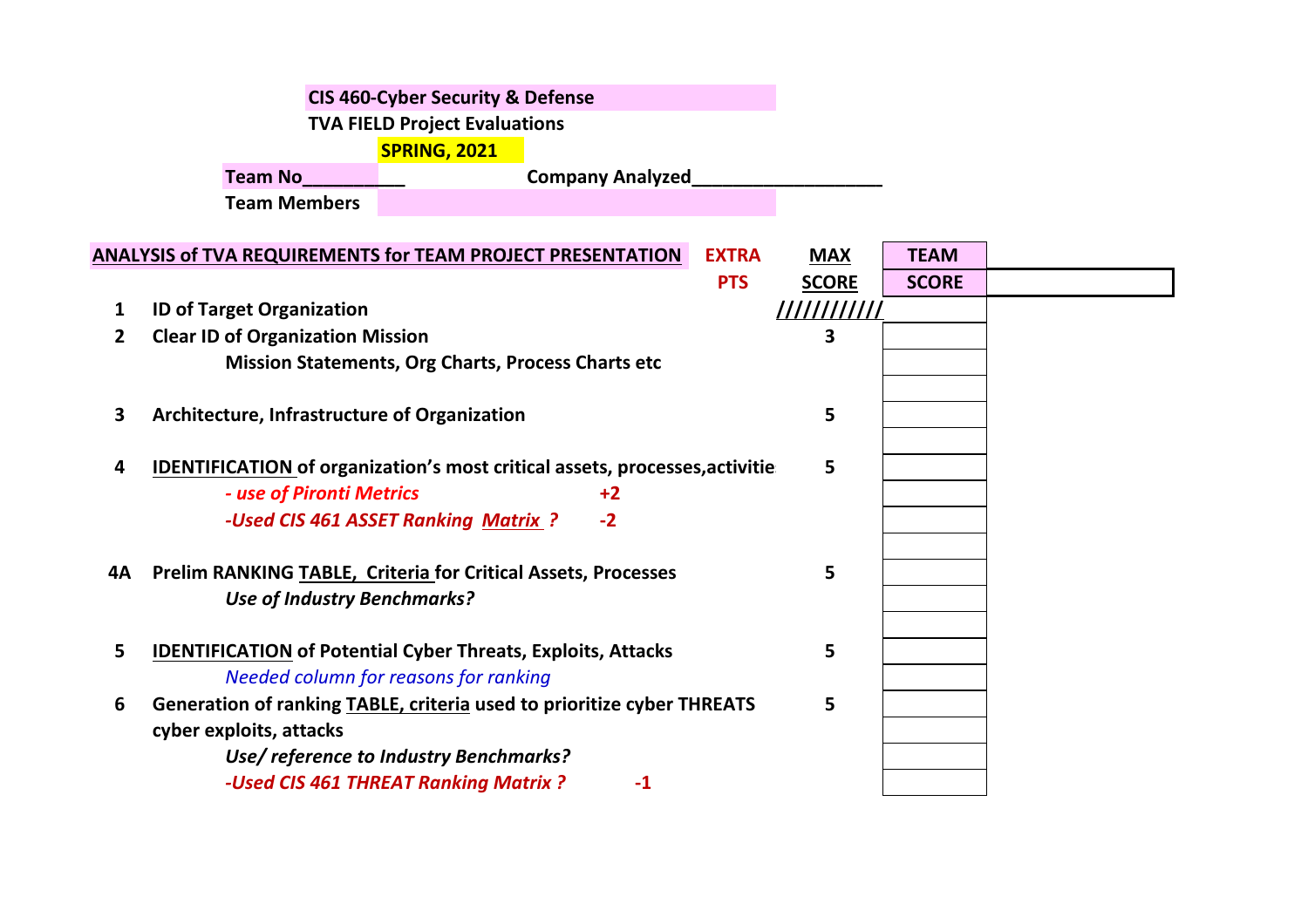|                         | <b>Good Identification of Existing IT Safeguards</b>                                                                                                                   |                |       |
|-------------------------|------------------------------------------------------------------------------------------------------------------------------------------------------------------------|----------------|-------|
| $\overline{\mathbf{z}}$ | ID of the resulting vulnerabilities- development of TVA GRID<br>2nd Post TVA grid<br>-No TVA grid $= -10$ pts!                                                         | 5<br>5         |       |
| 8                       | <b>Recommendation of new or improved cyber defenses</b><br>and IT safeguards<br>some discussion of recommended safeguards                                              | 5              |       |
| 9                       | <b>Generation of approximate COST ESTIMATES and ROSIs</b><br>Adjusted for "Probabilities" of Attack?<br><b>Used INDUSTRY Benchmarks for Cost and Attack estimates?</b> | 5              |       |
| 10                      | <b>Lessons learned from TVA Field Project</b>                                                                                                                          | $\overline{2}$ |       |
|                         | 0                                                                                                                                                                      | 50             | of 50 |

# *ADDITIONAL CONSIDERATIONS*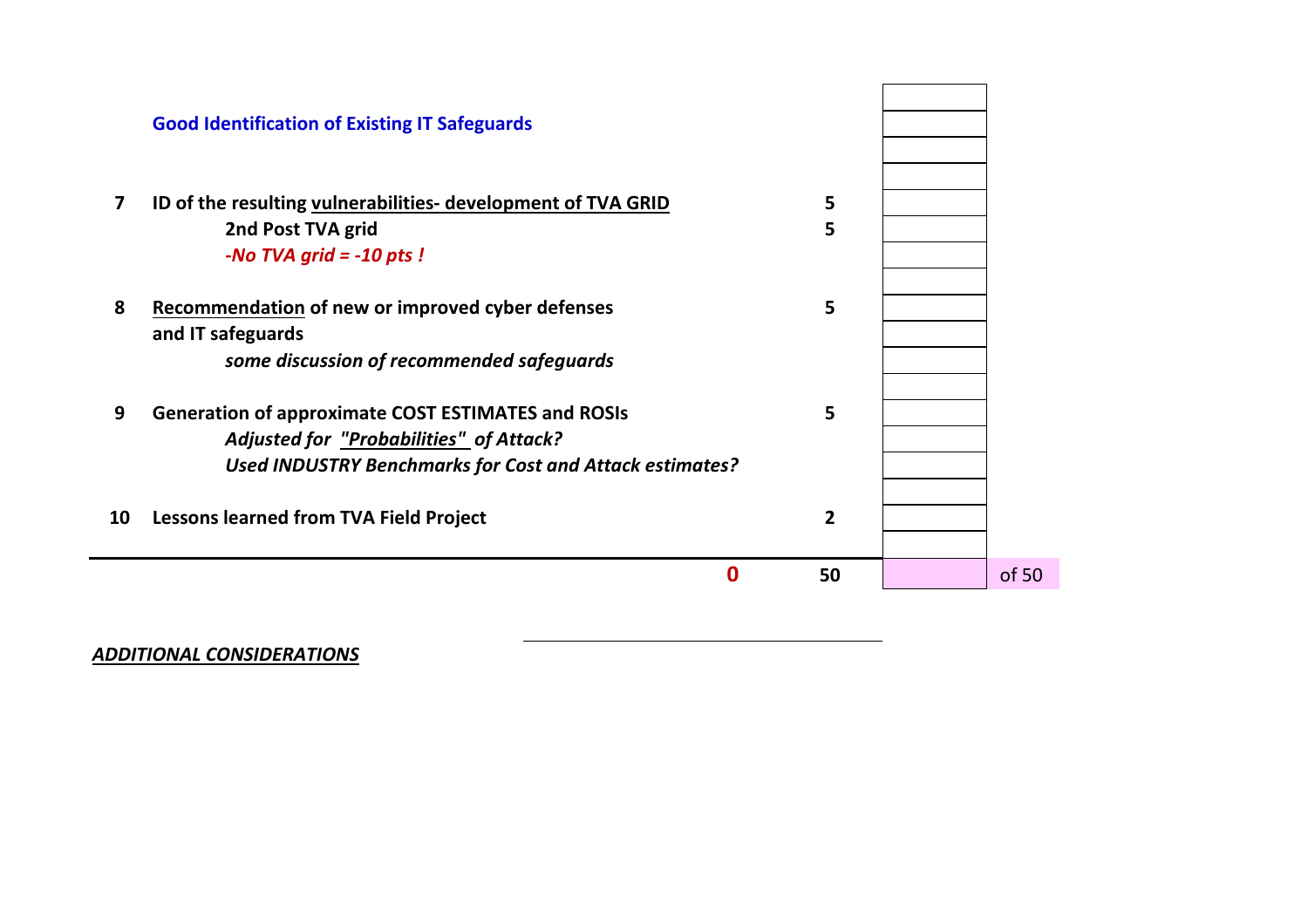## *Guidelines for CIS 460 TEAM "THREAT-VULNERABILITY-ASSET" (TVA) TEAM FIELD PROJECT*

**SPRING, 2021**

Instructor: Dr. Roberto Mejias, Ph.D.

The Threat-Vulnerability-Asset (TVA) analysis project is designed to give you and your project team the opportunity to investigate and analyze your selected organization's critical assets, the cyber-threats facing those critical assets, the current (if any) IT safeguards in place, and the related cyber vulnerabilities from the triangulation of these three (3) components. Your TVA project team must also recommend appropriate IT safeguards and cyber-defense measures to protect your selected organization's information system (IS) security and their IT resources.

### *Complete List of Pueblo Licensed Businesses* **https://www.pueblo.us/Archive.aspx?AMID=81**

Teams will identify and consult with any local or regional organization, corporation, department or project regarding a TVA analysis of their I.S. operations. Your selected organization may be private, public, governmental or non-profit. The CIS 460 TVA team project requires the completion of the following components (in this order):

*1.* **Identification** of a real organization / department / project. Your team must gain **consent** from their management regarding the undertaking of a TVA analysis for their organization. *(An "Intro Letter" will be posted on the course Blackboard (BB) site that your team should take with you.* 

*Feel free to recommend that your selected organization's Manager or CIO call me for verification),* 

- 2. Clear **Identification** of your selected organization's **"mission"** (i.e., *what is the purpose, operational goals of that organization*)? Important: Include mission statements, org charts, business process charts, etc. to support this requirement,
- *3.* Provide a Graphic of existing **Network Architecture** *and* **Infrastructure** *(Recommend using MS Visio or "Draw.io" (open source diagramming software) ).*
- 4. **Identification** and **approx ranking** of the organization's *most* **critical assets, processes** and **activities** that support the organization's mission and core operations,
- *5.* **Identification** of the potential cyber **threats**, **exploits, attacks** that threaten the confidentiality, integrity and availability (C.I.A.) of your organization's most critical assets, processes, activities,
- 6. **Generation** of a **ranking criteria to prioritize** these identified cyber security threats/exploits/ attacks from *most probably* threat to *least probable* threats,
- 7. **Identification** and analysis of your organization's *current* **IT safeguards** and **cyberdefenses** designed to protect your organization's critical IT resources and key processes,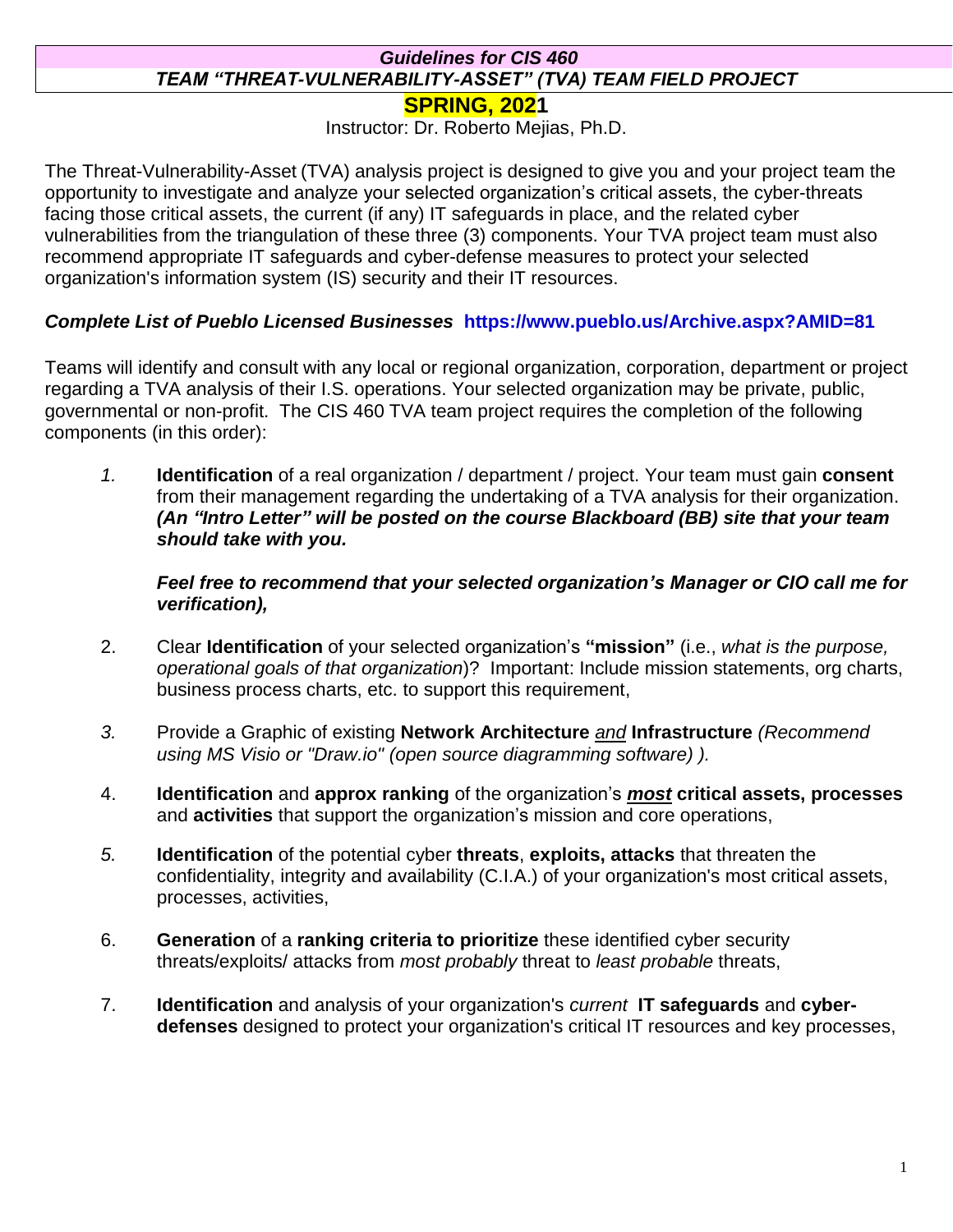## *Team Threat Vulnerability Asset analysis Project (contin.)*

- 8. **1st TVA Grid**: Identification of the current **vulnerabilities** from the intersection of these 3 components (triangulation) on a TVA grid: most *critical assets*, most probable *cyberthreats* and current *IT safeguards*,
- 9. **2nd TVA Grid:** Recommendation of new or improved **cyber defenses** and **IT safeguards** (*e.g., more firewalls, AV protection, encryption, IDS, SETA, etc*.) that could prevent or mitigate the cyber-threats and vulnerabilities identified from your TVA grid,
- 10. Generation of *approximate* **cost estimates** and **ROSIs** *(return on security investments)* for your recommended IT controls and cyber defense devices, designs, hardware, etc.
- 11. The **Lessons learned** from your team experience with this TVA Field Project.

In a real-life cyber-attack "incident", TVAs are developed immediately after a breach or unauthorized access of data has occurred. Thereafter, an "Incident Report" or "Disaster Recovery" report is usually submitted to IT management within 3-5 days of the security breach or intrusion. Your team will have 9- 10 weeks to develop your TVA analysis.

**5 TVA Project Milestones (***Must* **Include Course #(CIS 460), MS #. Team #, Team Member Names)** The above 11 TVA Field Project requirements will be accomplished via **five (5) TVA Project Milestone progress reports.** Milestones #1 through #4 may be 2-3 pages long detailing the progress of your TVA team project. Milestone #5 is your team's final TVA team's PPT presentation to the class.

**Milestone #1: Identification** of the **organization** your team selected for your TVA Project. Identify your selected organization's **mission** and its major **core activities** (e.g., *retail sales, customer service, manufacturing, DB support, revenue generating activities*). In other words, why does this company exist and what does this organization "do" as their business model? **(10 pts.)**

**Milestone #2**: Identification of related **IT architecture** and n**etwork infrastructure** and related information (**include Arch drawings!**). If your selected company does not have an IT architecture, **your team must develop one for them! (10 pts.)**

**Milestone #3**: *Part 1*: Identification of **ALL critical assets, processes, technology resources** (e.g., *company's R&D, key employees, secret processes, unique intellectual property (IP), customer database records, unique software, their website, etc*.) that directly support their organizational mission and core activities. Include a copy of your Team's Project Gantt chart using MS Project **(10 pts.).**

*Part 2*- Identification and PRELIM **ranking** of your **organization's critical assets. (10 pts.)** *(Do not need an Excel ID-Ranking Matrix- Use Best Ranking Estimates)*

*Note: Be sure to identify and include at least 2-3 technology assets for MS #2. (Note: these assets, processes and resources will not yet be "ranked" at this stage of the TVA project).*

**Milestone #4:** *Part 1*: **Identification** and **ranking** of the **potential cyber-threats** to these most critical assets, processes.

**Part 2:** Identification of the **existing IT safeguards** that your organization has in place to mitigate the threats to these critical assets.

*(Do not need Excel ID-Ranking Matrix- Use Best Estimate) Part 3*: Generation of a **1st TVA Grid worksheet. (10 pts.)**